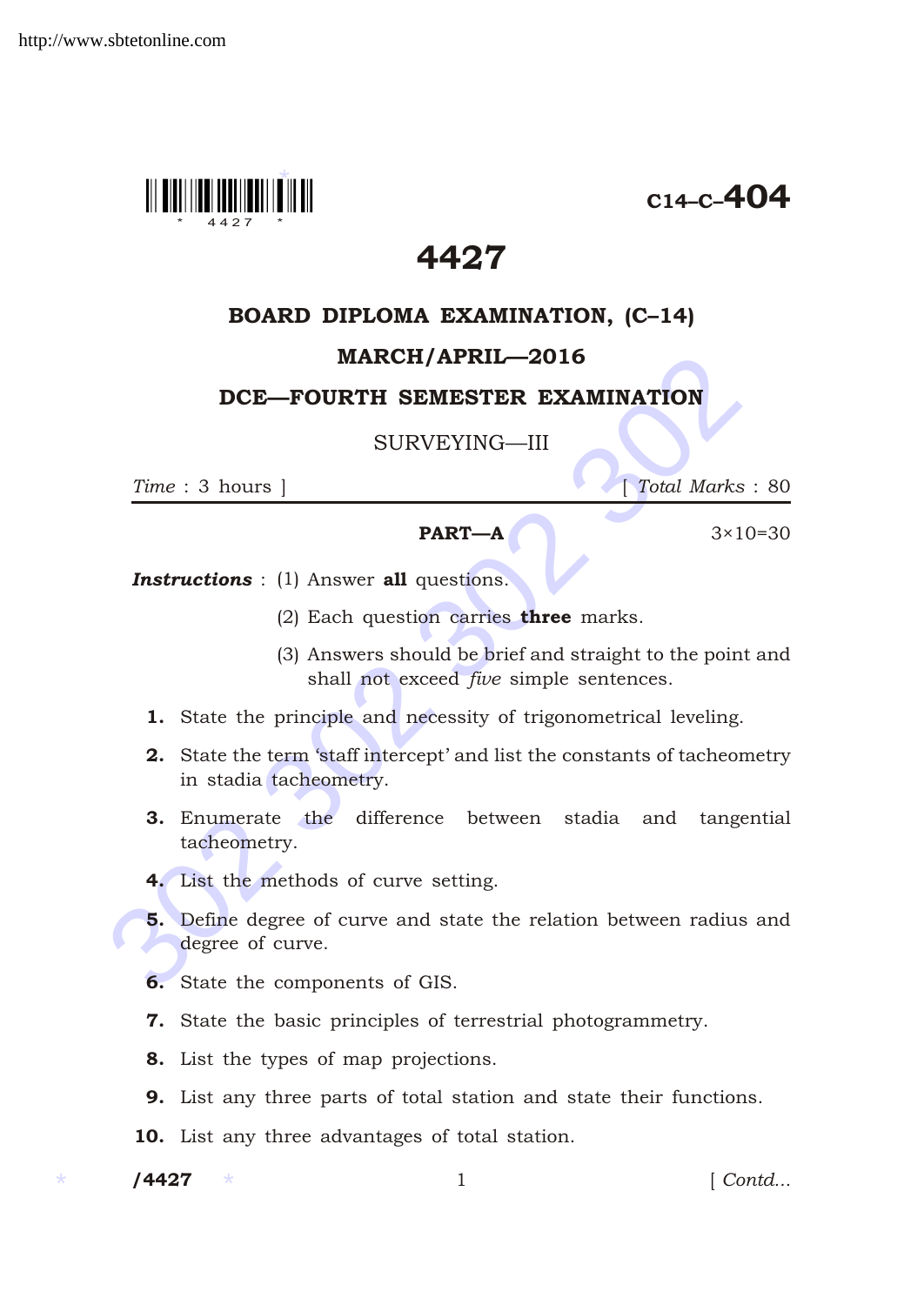**PART—B**  $10 \times 5=50$ 

**Instructions** : (1) Answer *any* five questions.

\*

- (2) Each question carries  $ten$  marks.
- (3) Answers should be comprehensive and the criterion for valuation is the content but not the length of the answer.
- 11. Determine elevation of top of Chimney *A* from the following observations :

|                                                                                                                                                                                                                                                                                                                                                                   | observations:                  | 11. Determine elevation of top of Chimney A from the following |                   |                                        |         |  |                                                              |  |
|-------------------------------------------------------------------------------------------------------------------------------------------------------------------------------------------------------------------------------------------------------------------------------------------------------------------------------------------------------------------|--------------------------------|----------------------------------------------------------------|-------------------|----------------------------------------|---------|--|--------------------------------------------------------------|--|
|                                                                                                                                                                                                                                                                                                                                                                   | <i>Instrument</i><br><i>at</i> | Sight to                                                       | Vertical<br>angle | <b>Staff</b><br>reading on<br>$BM$ (m) | Remarks |  |                                                              |  |
|                                                                                                                                                                                                                                                                                                                                                                   | $\boldsymbol{P}$               | A                                                              | 18 36             | 0.862                                  |         |  | RL of BM 420 380 m                                           |  |
|                                                                                                                                                                                                                                                                                                                                                                   | Q                              | $\mathcal{A}$                                                  | 10 12             | 0.950                                  |         |  | Distance PQ 50 m A,<br>P and Q are in same<br>vertical plane |  |
| 12. In order to find the height of an electric pole, two vertical angles<br>3 30 and 5 25 are measured to top and bottom of the pole from<br>instrument station which is at a distance of 80 m from base of pole.<br>Find the height of pole and RL of top and bottom of the pole.<br><b>13.</b> (a) In a tangential tacheometry, the following observations were |                                |                                                                |                   |                                        |         |  |                                                              |  |
| taken. Calculate the horizontal distance between<br>the<br>instrument station and staff station:                                                                                                                                                                                                                                                                  |                                |                                                                |                   |                                        |         |  |                                                              |  |
|                                                                                                                                                                                                                                                                                                                                                                   | Inst. station                  | Staff station                                                  | Target            | Vertical angle                         |         |  | Staff reading                                                |  |
|                                                                                                                                                                                                                                                                                                                                                                   | O                              | A                                                              | Lower             | 4 30                                   |         |  | 0.750                                                        |  |
|                                                                                                                                                                                                                                                                                                                                                                   |                                |                                                                | Upper             | 6 30                                   |         |  | 3.050                                                        |  |

- 12. In order to find the height of an electric pole, two vertical angles 3 30 and 5 25 are measured to top and bottom of the pole from instrument station which is at a distance of 80 m from base of pole. Find the height of pole and RL of top and bottom of the pole.
- 13. *(a)* In a tangential tacheometry, the following observations were taken. Calculate the horizontal distance between the instrument station and staff station :

| Inst. station | Staff station | Target | Vertical angle | Staff reading |
|---------------|---------------|--------|----------------|---------------|
|               |               | Lower  | 4 30           | 0.750         |
|               |               | Upper  | 6 30           | 3.050         |

*(b)* The stadia readings with horizontal sight on a vertical staff held 50 m away from a tacheometer were 1·285 and 1·780 m. The focal length of object glass was 25 cm. The distance between the object glass and trunion axis of the tacheometer was 15 cm. Calculate the stadia intercept.

/4427

/4427 2 [ *Contd...*